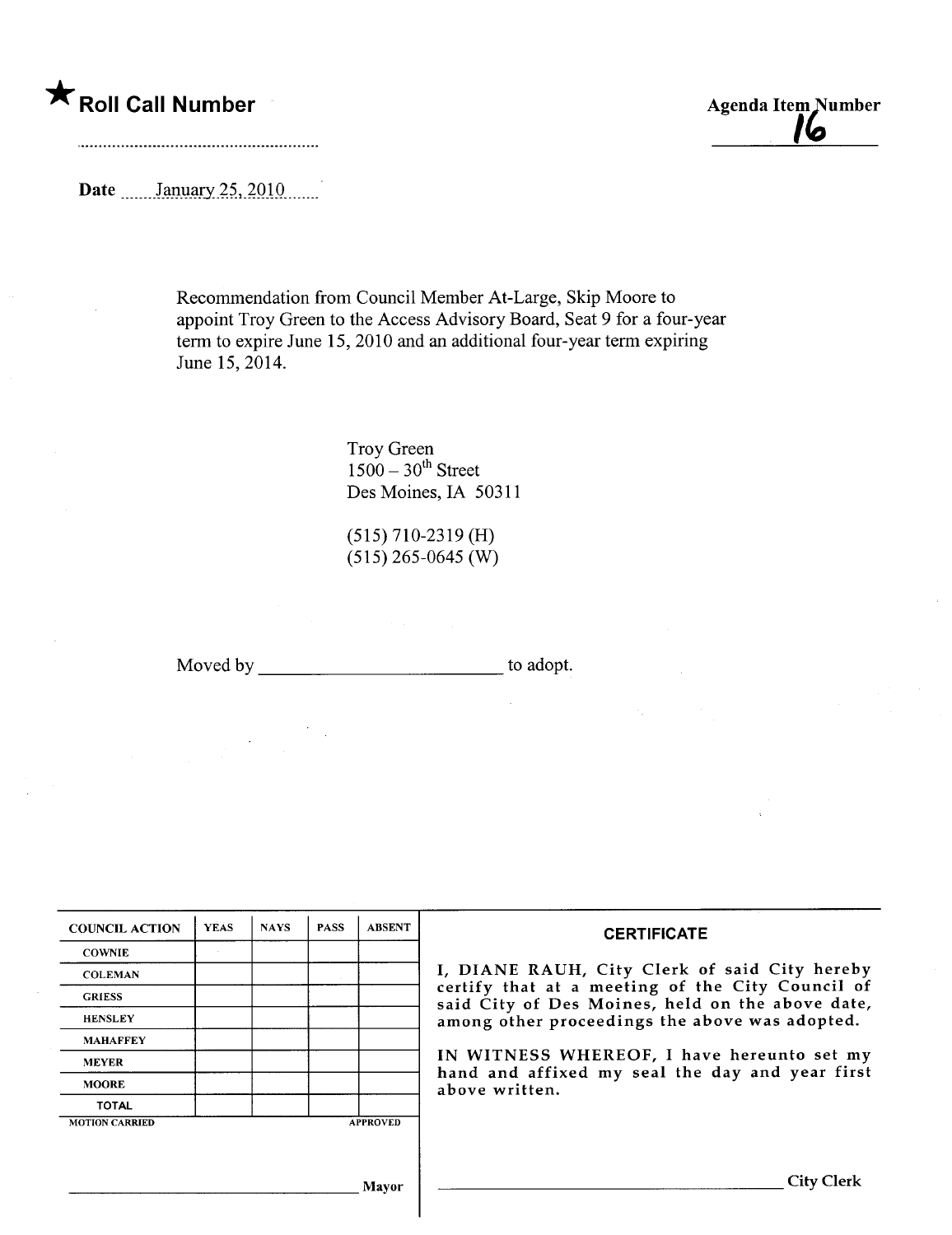### Herzberg, Karen M.

From: Sent: To: Subject:

Rauh, Diane L Monday, September 21, 2009 8:18 AM Canney, Tammy L.; Herzberg, Karen M. FW: Board Appointment Request

<u>Ilo</u>

From: BoardAppointments@dmgov.org [mailto: BoardAppointments@dmgov.org] Sent: Friday, September 18, 2009 1:26 PM To: troyg@dmgoodwill.org Subject: Board Appointment Request

## City of Des Moines Application for Appointment to Board, Commission, or Committee

First Name: Troy

Middle Name:

Last Name: Green

Prefix:

Address 1: 1500 30th Street

Address 2:

City: Des Moines

State: IA

Zip: 50311

Occupation: Job Developer

Occupation Duration: 1 year

Employer: Goodwill Industries of Central Iowa

Employment Duration: 1 year

Business Address 1: 4900 NE 22nd Street

Business Address 2:

Business City: Des Moines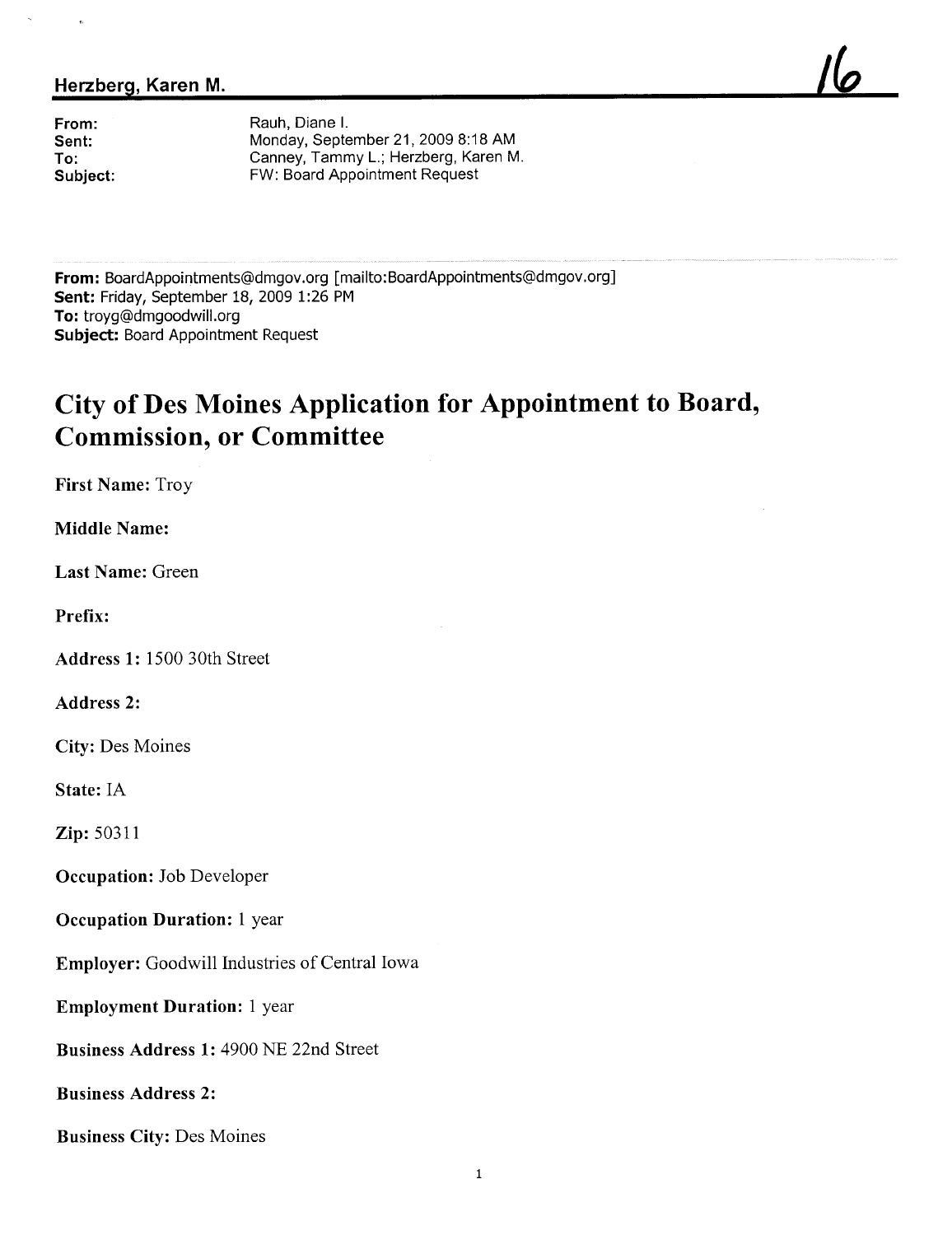Business State: IA

Business Zip: 50313 10

Business Phone: (515) 265-5323

Business Fax: (515) 265-0645

Residence Phone: (515) 710-2319

Alternate Phone: (515) 729-7143

Birth Date: 10/17/1971

Des Moines Resident: Yes

Ward: Ward 4

Residency Duration: 19 years

Registered Voter: Yes

Previous City Employment: No

City Employed Relatives:

Prior Appointments: No

List Previous Appointments and Dates:

List Current Affiiations:

### Indicate other experiences or skills which will contribute...:

Board 1: Access Advisory Board

- Board 2: Des Moines Music Commission
- Board 3: Park and Recreation Board

Board 4: Urban Design Review Board

Board 5: Youth Advisory Board

### Attributes

- . Citizen of Des Moines
- . Own/employed by disabled service provider
- . Demonstrated interest in residential neighborhoods
- . Represents interest of Business, Non-Profit and Education community